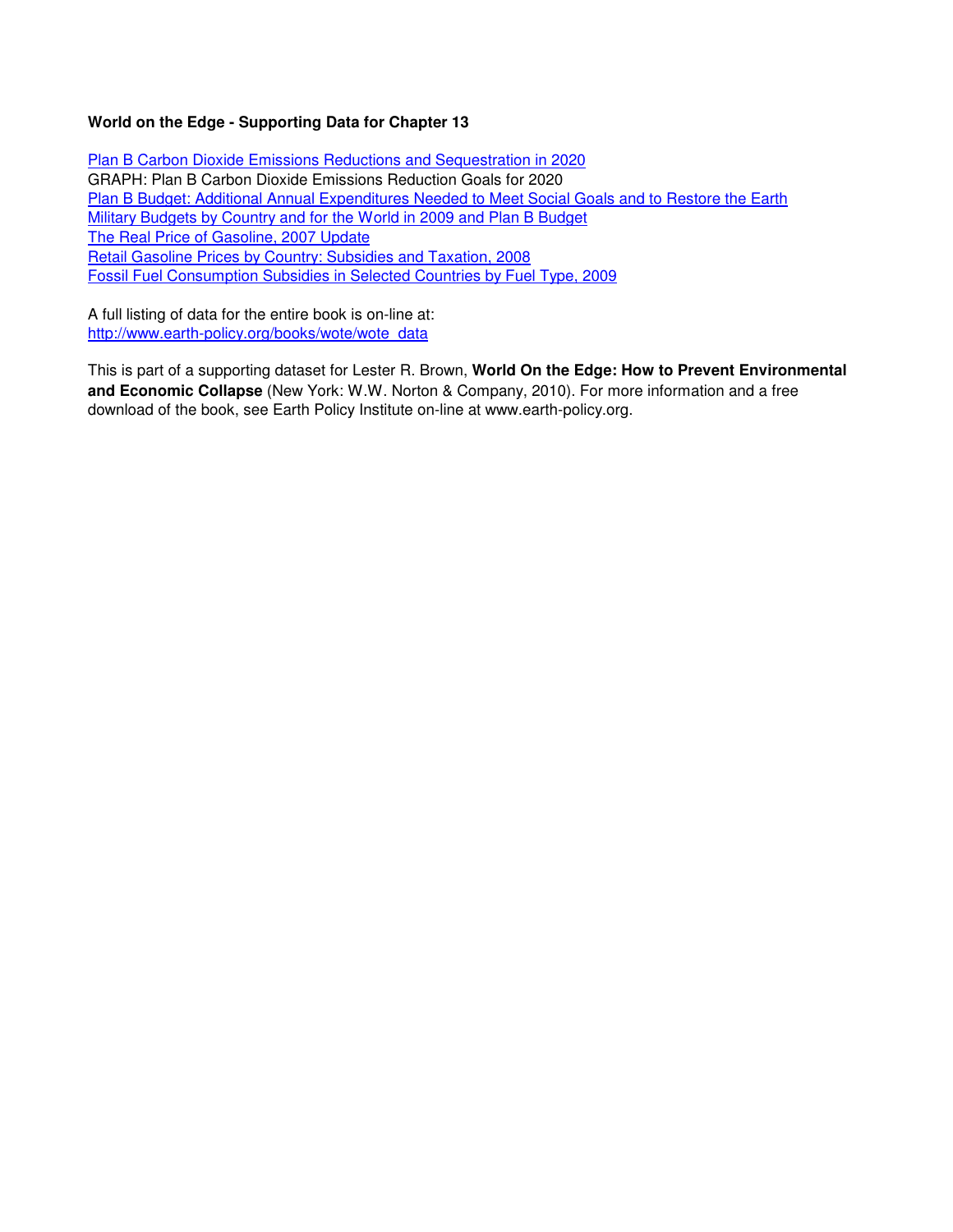|  |  |  |  |  | Plan B Carbon Dioxide Emissions Reductions and Sequestration in 2020 |  |  |
|--|--|--|--|--|----------------------------------------------------------------------|--|--|
|--|--|--|--|--|----------------------------------------------------------------------|--|--|

| Action                                         | Amount                 |
|------------------------------------------------|------------------------|
|                                                | Million Tons of Carbon |
| <b>Energy Restructuring</b>                    |                        |
| Replacing fossil fuels with renewables for     |                        |
| electricity and heat                           | 3,210                  |
| Restructuring the transport system             | 1,400                  |
| Reducing coal and oil use in industry          | 100                    |
| <b>Biological Carbon Sequestration</b>         |                        |
| Ending net deforestation                       | 1,500                  |
| Planting trees to sequester carbon             | 860                    |
| Managing soils to sequester carbon             | 600                    |
| <b>Total Carbon Dioxide Reductions in 2020</b> | 7,670                  |
| Carbon Dioxide Emissions in 2006               | 9.350                  |
| <b>Percent Reduction from 2006 Baseline</b>    | 82.0                   |

Source: Calculated by Earth Policy Institute using International Energy Agency (IEA), World Energy Outlook 2008 (Paris: 2008), p. 507; IEA, Tracking Industrial Energy Efficiency and CO2 Emissions (Paris: 2007); Intergovernmental Panel on Climate Change (IPCC), Climate Change 2007: Mitigation of Climate Change. Contribution of Working Group III to the Fourth Assessment Report of the Intergovernmental Panel on Climate Change (Cambridge, U.K.: Cambridge University Press, 2007), pp. 543, 559; and Rattan Lal, "Soil Carbon Sequestration Impacts on Global Climate Change and Food Security," Science, vol. 304 (11 June 2004), pp. 1,623–27.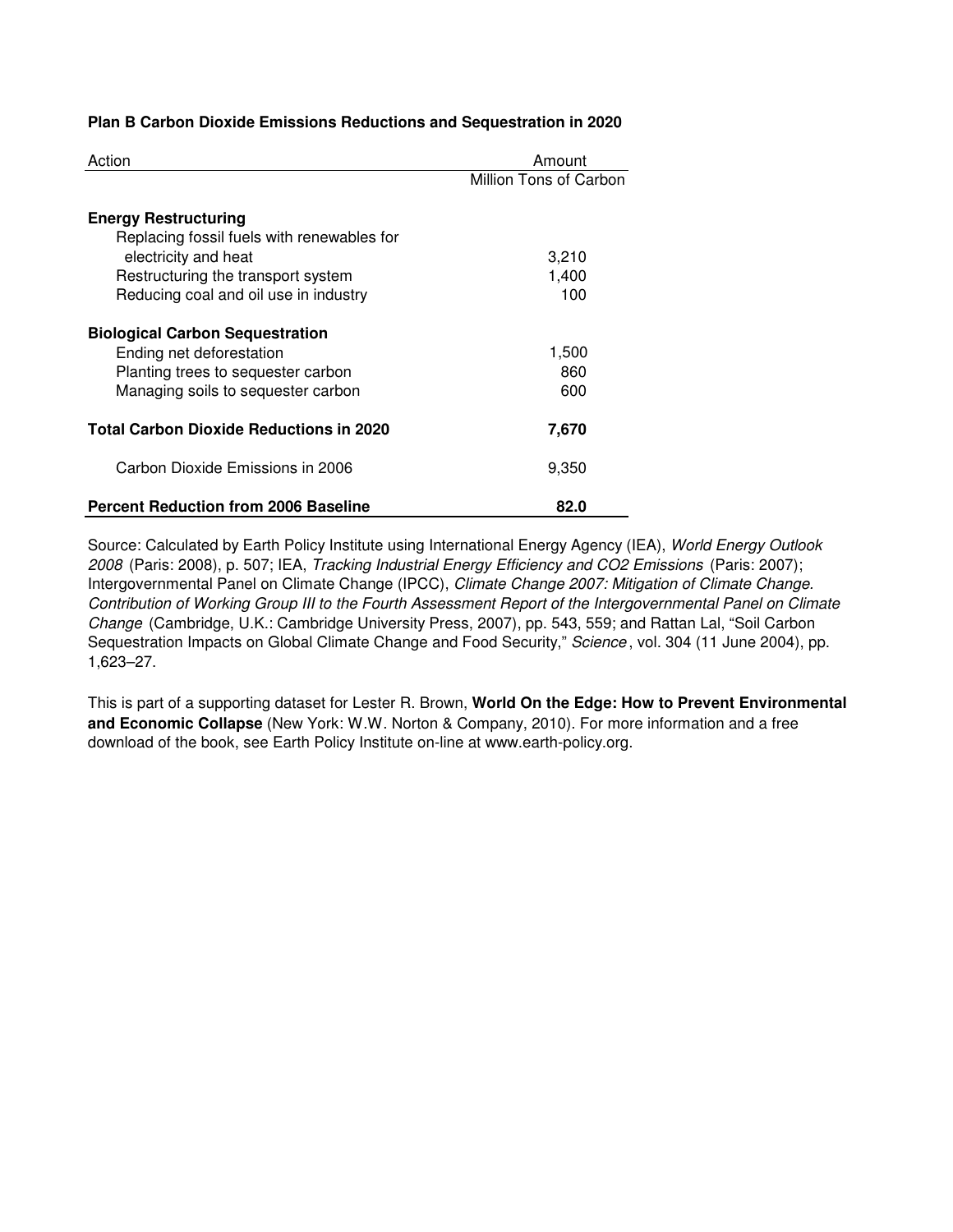

# Plan B Carbon Dioxide Emissions Reduction Goals for 2020 (Million Tons of Carbon)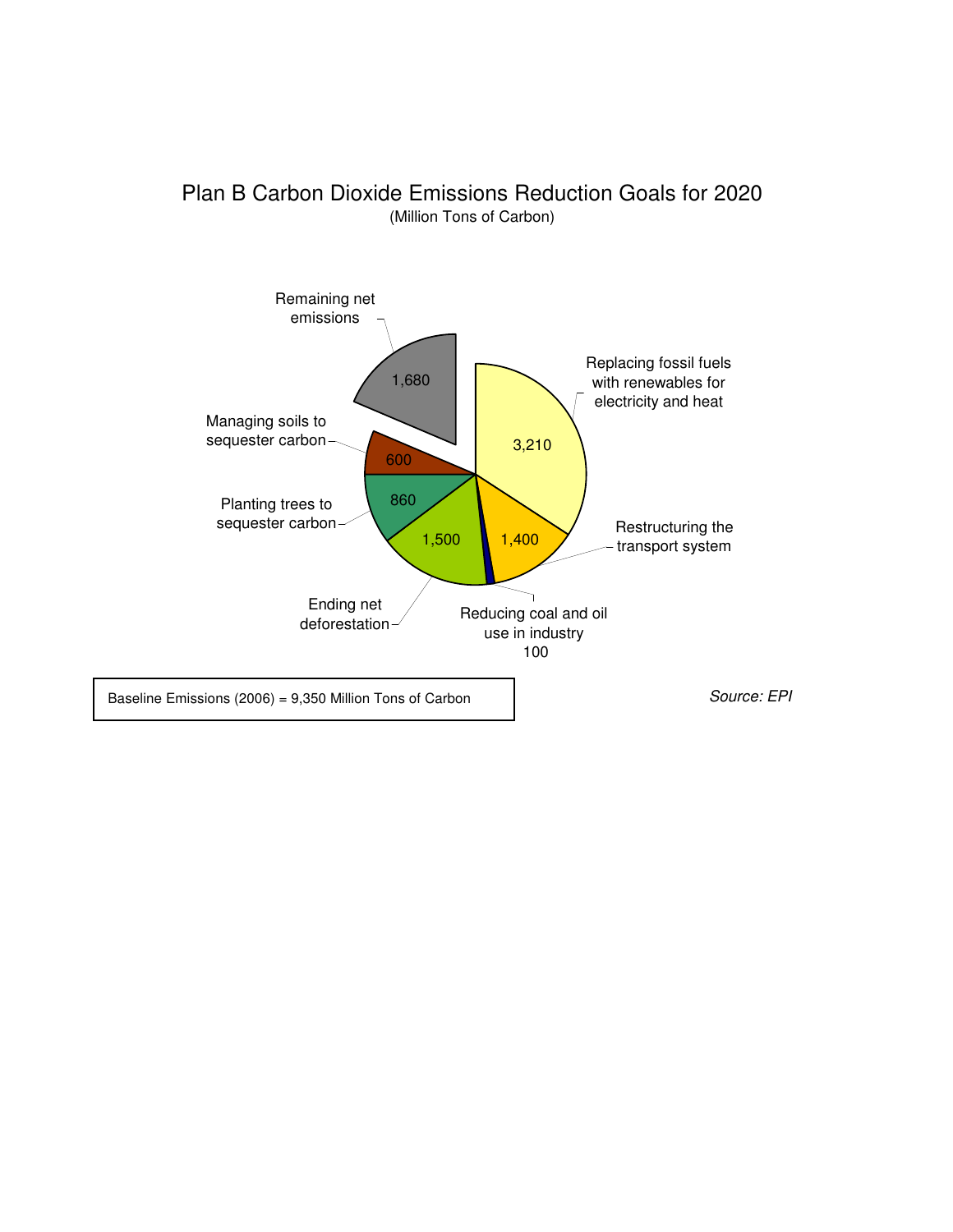**Plan B Budget: Additional Annual Expenditures Needed to Meet Social Goals and to Restore the Earth**

| Goal                                          | Funding                 |
|-----------------------------------------------|-------------------------|
|                                               | <b>Billion Dollars</b>  |
| <b>Basic Social Goals</b>                     |                         |
| Universal primary education                   | 10                      |
| Eradication of adult illiteracy               | 4                       |
| School lunch programs                         | 3                       |
| Aid to women, infants, and preschool children | $\overline{\mathbf{4}}$ |
| Reproductive health and family planning       | 21                      |
| Universal basic health care                   | 33                      |
| Total                                         | 75                      |
| <b>Earth Restoration Goals</b>                |                         |
| <b>Planting trees</b>                         | 23                      |
| Protecting topsoil on cropland                | 24                      |
| Restoring rangelands                          | 9                       |
| Restoring fisheries                           | 13                      |
| Stabilizing water tables                      | 10                      |
| Protecting biological diversity               | 31                      |
| Total                                         | 110                     |
| <b>Grand Total</b>                            | 185                     |

Source: Compiled by Earth Policy Institute, with full sources at www.earth-policy.org/books/wote/wote\_data.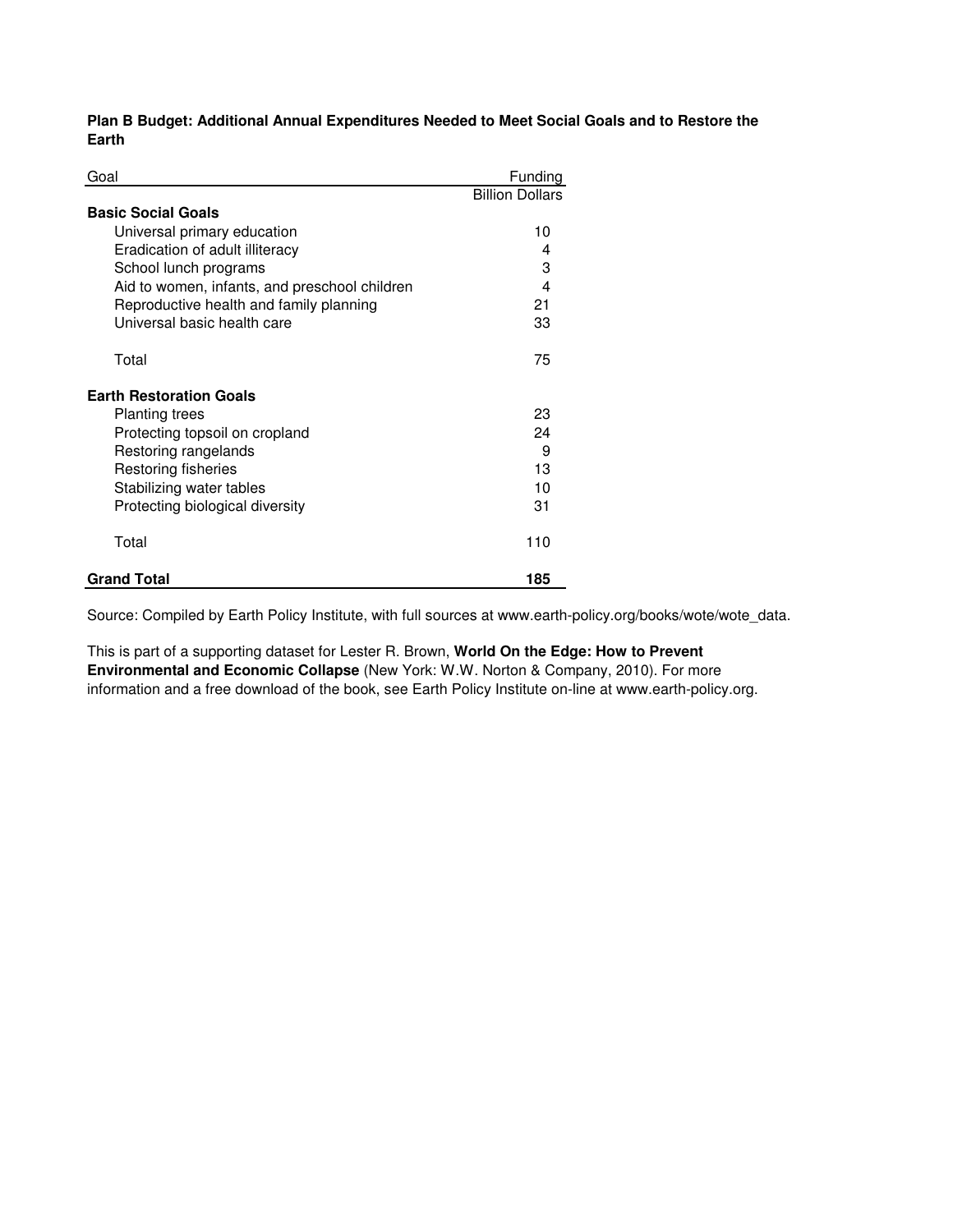### **Military Budgets by Country and for the World in 2009 and Plan B Budget**

| Country                           | <b>Budget</b>          |
|-----------------------------------|------------------------|
|                                   | <b>Billion Dollars</b> |
|                                   |                        |
| <b>United States</b>              | 661                    |
| China                             | 100                    |
| France                            | 64                     |
| United Kingdom                    | 58                     |
| Russia                            | 53                     |
| Japan                             | 51                     |
| Germany                           | 46                     |
| Saudi Arabia                      | 41                     |
| India                             | 36                     |
| Italy                             | 36                     |
| All Other                         | 384                    |
| <b>World Military Expenditure</b> | 1,522                  |
| <b>Plan B Budget</b>              | 185                    |
|                                   |                        |
| <b>U.S. Military Budget</b>       | 661                    |
| Plan B budget as share of this    | 28%                    |
| <b>World Military Budget</b>      | 1,522                  |
| Plan B budget as share of this    | 12%                    |

Source: Compiled by Earth Policy Institute with military spending from Stockholm International Peace Research Institute (SIPRI), Military Expenditure Database, electronic database, at milexdata.sipri.org, updated 2010; Plan B budget compiled by Earth Policy Institute, with full sources at www.earthpolicy.org/books/wote/wote\_data.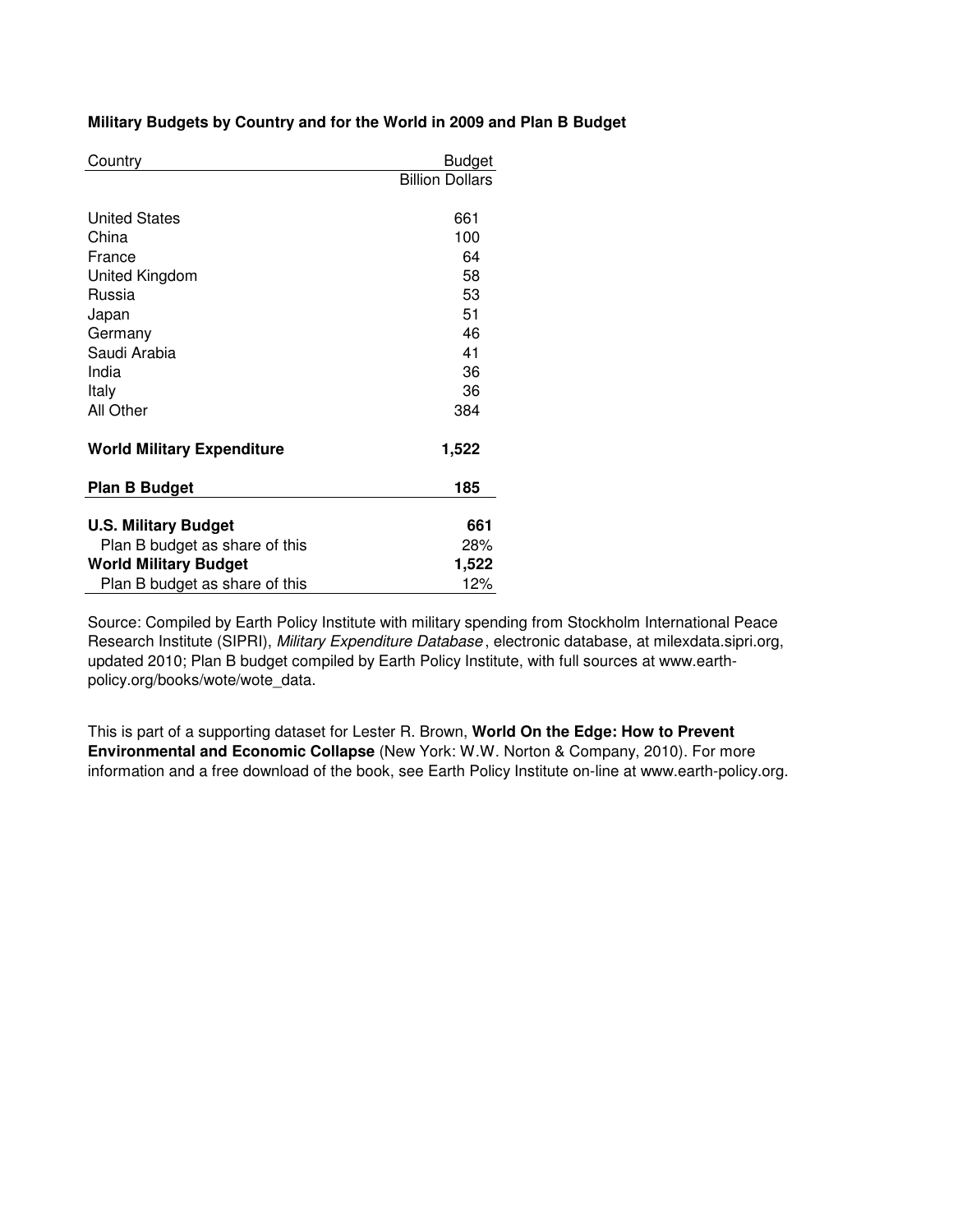#### **The Real Price of Gasoline, 2007 Update**

| Cost                                                | Lower Bound                                | <b>Upper Bound</b> | Lower Bound                                       | <b>Upper Bound</b>   |
|-----------------------------------------------------|--------------------------------------------|--------------------|---------------------------------------------------|----------------------|
|                                                     | <b>Billion Nominal Dollars</b>             |                    |                                                   | Billion 2000 Dollars |
|                                                     |                                            |                    |                                                   |                      |
| Climate Change                                      | 3.4                                        | 30.9               | 3.2                                               | 29.0                 |
| Supply and Protection Costs                         | 78.2                                       | 158.4              | 73.5                                              | 148.9                |
| 2005 Energy Policy Act Subsidies                    | 6.0                                        | 6.0                | 5.3                                               | 5.3                  |
| Depletion Allowance                                 | 0.8                                        | 1.0                | 0.8                                               | 1.0                  |
| <b>Fuel Production Tax Credit</b>                   | 0.8                                        | 0.9                | 0.8                                               | 0.9                  |
| <b>Expensing E&amp;D Costs</b>                      | 0.2                                        | 0.3                | 0.2                                               | 0.3                  |
| Enhanced Oil Recovery Tax Credit                    | 0.0                                        | 0.1                | 0.0                                               | 0.1                  |
| Foreign Tax Credit                                  | 1.1                                        | 3.4                | 1.2                                               | 3.6                  |
| Deferral of Foreign Income                          | 0.2                                        | 0.3                | 0.2                                               | 0.3                  |
| <b>Accelerated Depletion Allowance</b>              | 1.0                                        | 4.5                | 1.0                                               | 4.7                  |
| Other Tax Credit                                    | 0.1                                        | 0.1                | 0.1                                               | 0.1                  |
| <b>State and Local Taxes</b>                        | 4.9                                        | 5.1                | 5.2                                               | 5.4                  |
| <b>Government Spending Subsidies</b>                | 38.0                                       | 114.6              | 39.8                                              | 120.1                |
| Air Pollution                                       | 29.3                                       | 542.4              | 30.7                                              | 568.5                |
| <b>Agricultural Crop Losses</b>                     | 2.1                                        | 4.2                | 2.2                                               | 4.4                  |
| Loss of Visibility                                  | 6.1                                        | 44.5               | 6.4                                               | 46.6                 |
| Damage to Buildings                                 | 1.2                                        | 9.6                | 1.3                                               | 10.1                 |
| Oil Spills                                          | 2.2                                        | 2.2                | 2.3                                               | 2.3                  |
| De-Icing and Runoff                                 | 2.0                                        | 5.2                | 2.1                                               | 5.4                  |
| Impervious Area Effect                              | 4.2                                        | 29.4               | 4.4                                               | 30.8                 |
| Noise Pollution                                     | 6.0                                        | 12.0               | 6.3                                               | 12.6                 |
| Disposal of Cars                                    | 4.4                                        | 4.4                | 4.6                                               | 4.6                  |
| Social Cost of Sprawl                               | 163.7                                      | 245.5              | 171.6                                             | 257.3                |
| <b>Barrier Effect of Motor Vehicles</b>             | 11.7                                       | 23.4               | 12.3                                              | 24.5                 |
| <b>Other Costs</b>                                  | 191.4                                      | 474.1              | 200.6                                             | 496.9                |
| Oil Costs (incl. supply protection, subsidies,      |                                            |                    |                                                   |                      |
| government spending)                                | 131.3                                      | 294.7              | 128.2                                             | 290.7                |
| Gasoline Costs (climate change,                     |                                            |                    |                                                   |                      |
| health/environmental effects, social costs)         | 427.7                                      | 1,427.8            | 447.9                                             | 1,493.0              |
|                                                     |                                            |                    |                                                   |                      |
| 2006 Oil Consumption:<br>2006 Gasoline Consumption: | 233 billion gallons<br>104 billion gallons |                    |                                                   |                      |
|                                                     |                                            |                    |                                                   |                      |
| Total Costs per Gallon:                             | 4.68                                       | 14.99              | 4.86                                              | 15.60                |
| Average Indirect Costs per Gallon:                  |                                            |                    | \$10.23 in 2000 dollars = \$11.92 in 2006 dollars |                      |

Source: Compiled by Earth Policy Institute using International Center for Technology Assessment (ICTA), The Real Price of Gasoline, Report No. 3 (Washington, DC: 1998), p. 34; ICTA, Gasoline Cost Externalities Associated with Global Climate Change: An Update to CTA's Real Price of Gasoline Report (Washington, DC: September 2004); ICTA, Gasoline Cost Externalities: Security and Protection Services: An Update to CTA's Real Price of Gasoline Report (Washington, DC: January 2005); Terry Tamminen, Lives Per Gallon: The True Cost of Our Oil Addiction (Washington, DC: Island Press, 2006), p. 60; with price deflators from Bureau for Economic Analysis, "Table 3 - Price Indices for Gross Domestic Product and Gross Domestic Purchases," GDP and Other Major Series, 1929-2007 (Washington, DC: August 2007); oil consumption from BP, BP Statistical Review of World Energy (London: June 2007); and gasoline consumption from Energy Information Administration, "Total Crude Oil and Petroleum Products," at tonto.eia.doe.gov/dnav/pet/pet\_cons\_psup\_dc\_nus\_mbbl\_a.htm, updated 26 November 2007.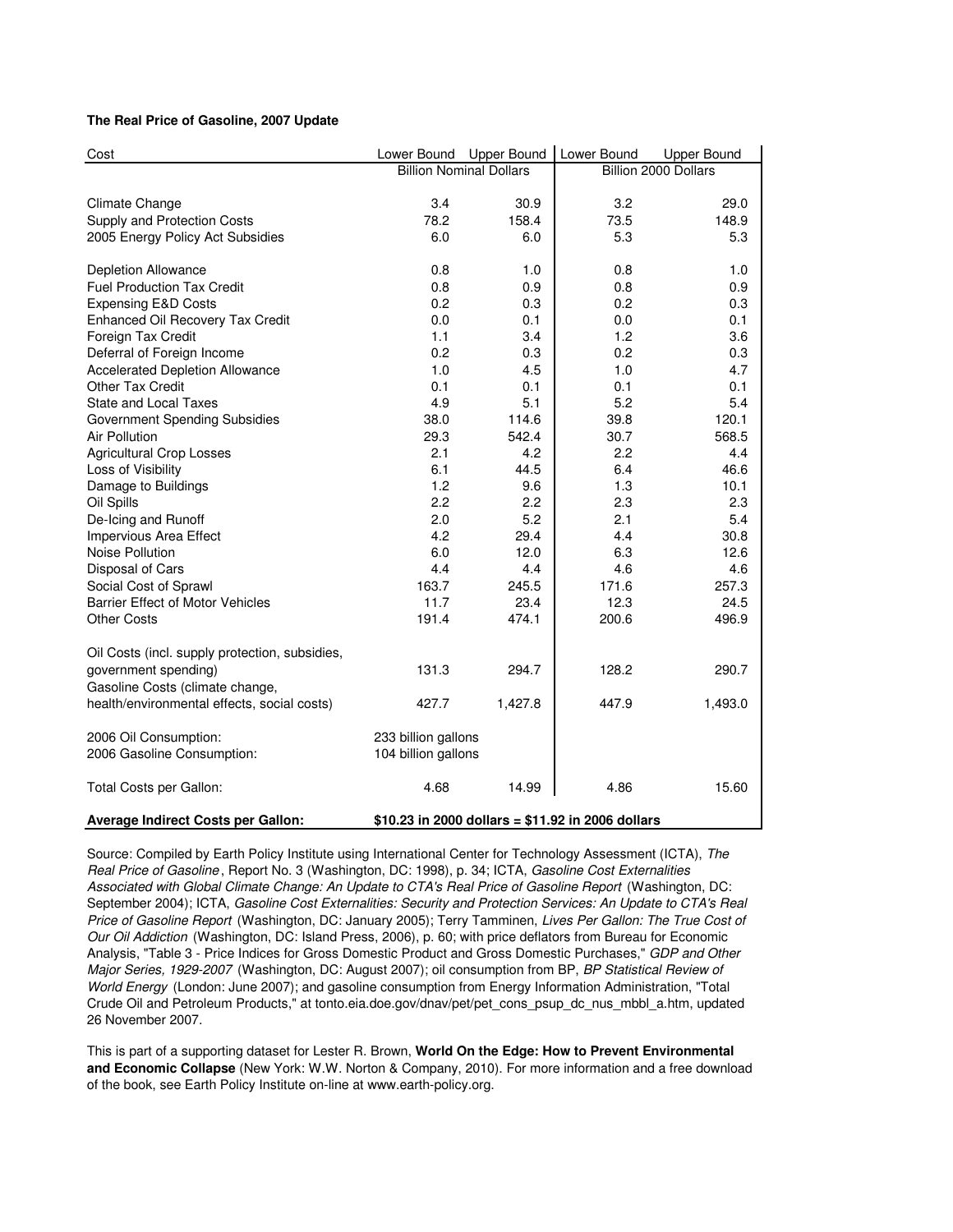| Subsidy Level              | Country                     | Price of Gasoline     |
|----------------------------|-----------------------------|-----------------------|
|                            |                             | U.S. Dollars / Gallon |
| <b>Very High Subsidies</b> |                             |                       |
|                            | Venezuela                   | 0.08                  |
|                            | Iran                        | 0.38                  |
|                            | Libya                       | 0.53                  |
|                            | Saudi Arabia                | 0.61                  |
|                            | <b>Bahrain</b>              | 0.79                  |
|                            | Turkmenistan                | 0.83                  |
|                            | Qatar                       | 0.83                  |
|                            | Kuwait                      | 0.91                  |
|                            |                             |                       |
| <b>Subsidies</b>           |                             |                       |
|                            | Yemen                       | 1.14                  |
|                            | Oman                        | 1.17                  |
|                            | Algeria                     | 1.29                  |
|                            | <b>Trinidad and Tobago</b>  | 1.36                  |
|                            | <b>Brunei</b>               | 1.44                  |
|                            | Burma (Myanmar)             | 1.63                  |
|                            | <b>United Arab Emirates</b> | 1.70                  |
|                            | Egypt                       | 1.85                  |
|                            | Indonesia                   | 1.89                  |
|                            | Ecuador                     | 1.93                  |
|                            |                             |                       |
|                            | Angola                      | 2.01                  |
|                            | Malaysia                    | 2.01                  |
|                            |                             |                       |
| <b>Taxation</b>            | <b>United States</b>        | 2.12                  |
|                            |                             |                       |
|                            | Nigeria                     | 2.23                  |
|                            | Jordan                      | 2.31                  |
|                            | Taiwan                      | 2.42                  |
|                            | Sudan                       | 2.46                  |
|                            | Panama                      | 2.54                  |
|                            | <b>Bolivia</b>              | 2.57                  |
|                            | <b>Belize</b>               | 2.65                  |
|                            | Mexico                      | 2.80                  |
|                            | Azerbaijan                  | 2.80                  |
|                            | Jamaica                     | 2.80                  |
|                            | Australia                   | 2.80                  |
|                            | Lebanon                     | 2.88                  |
|                            | Canada                      | 2.88                  |
|                            | North Korea                 | 2.88                  |
|                            | Liberia                     | 2.91                  |
|                            | Argentina                   | 2.95                  |
|                            | El Salvador                 | 2.95                  |
|                            | Namibia                     | 2.95                  |
|                            | Gambia                      | 2.99                  |
|                            |                             |                       |
|                            | Lesotho                     | 2.99                  |
|                            | Vietnam                     | 3.03                  |
|                            | Honduras                    | 3.03                  |
|                            | Kyrgyzstan                  | 3.03                  |
|                            | Republic of Congo           | 3.07                  |
|                            | Kazakhstan                  | 3.14                  |
|                            | Pakistan                    | 3.18                  |
|                            | Guyana                      | 3.18                  |

# **Retail Gasoline Prices by Country: Subsidies and Taxation, 2008**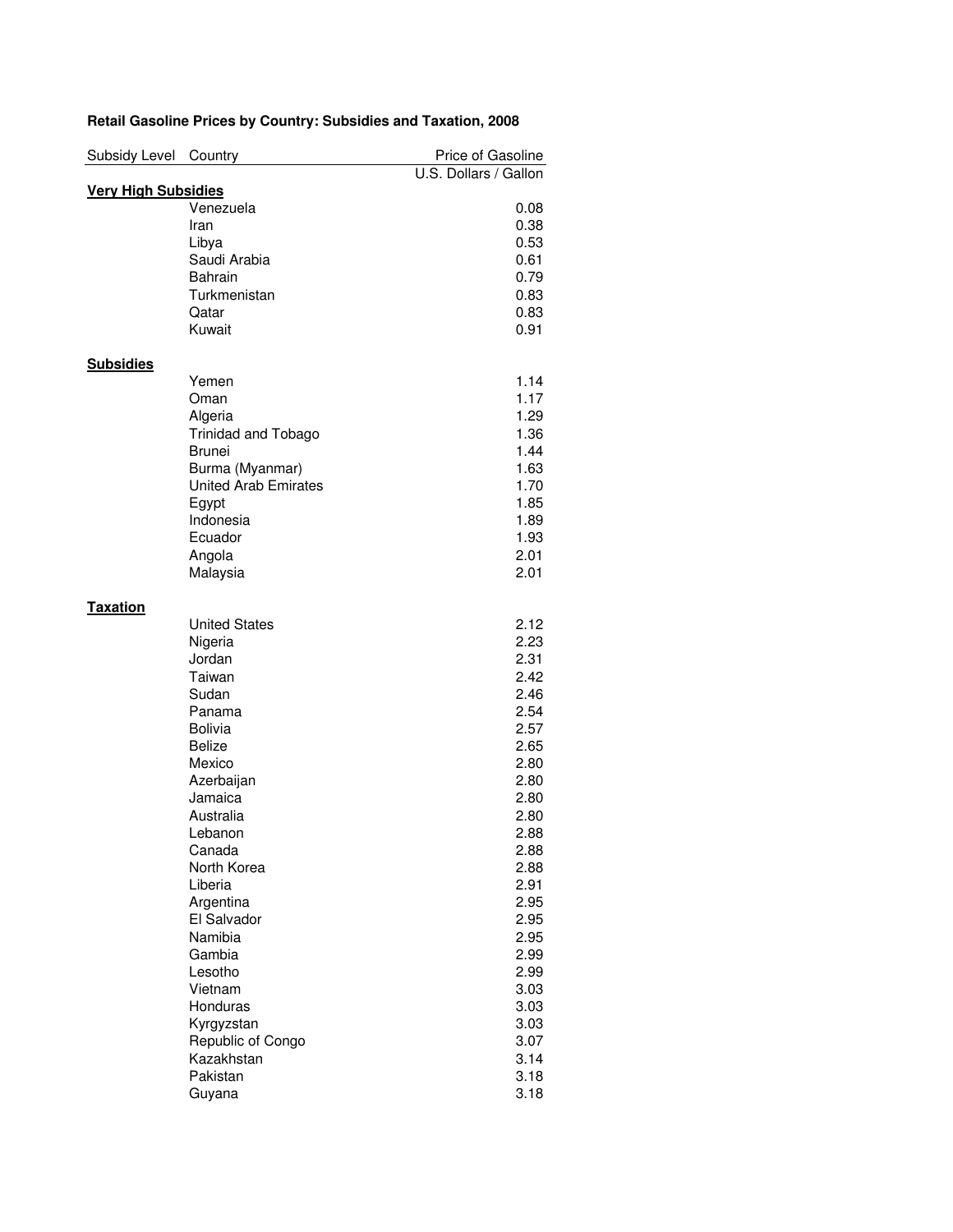| Syria                     | 3.22 |
|---------------------------|------|
| Guatemala                 | 3.26 |
| Swaziland                 | 3.26 |
| Thailand                  | 3.29 |
| Nicaragua                 | 3.29 |
| South Africa              | 3.29 |
| Ukraine                   | 3.33 |
| Botswana                  | 3.33 |
| <b>Russian Federation</b> | 3.37 |
| Togo                      | 3.37 |
| Ghana                     | 3.41 |
| Philippines               | 3.44 |
| Sierra Leone              | 3.44 |
| <b>Bhutan</b>             | 3.44 |
| Suriname                  | 3.44 |
| Laos                      | 3.48 |
| Ethiopia                  | 3.48 |
| Cambodia                  | 3.56 |
| Papua New Guinea          | 3.56 |
| Chile                     | 3.60 |
| Tunisia                   | 3.63 |
| Niger                     | 3.75 |
| China                     | 3.75 |
| <b>Barbados</b>           | 3.79 |
| Guinea                    | 3.86 |
| Tajikistan                | 3.90 |
| Benin                     | 3.90 |
| Colombia                  | 3.94 |
| Dominican Republic        | 3.94 |
| Afghanistan               | 3.97 |
| Singapore                 | 4.05 |
| Armenia                   | 4.09 |
| India                     | 4.13 |
| New Zealand               | 4.13 |
| Georgia                   | 4.13 |
| Kosovo                    | 4.16 |
| Romania                   | 4.20 |
| Tanzania                  | 4.20 |
| Antigua and Barbuda       | 4.20 |
| Somalia                   | 4.24 |
| Latvia                    | 4.24 |
| Nepal                     | 4.28 |
| Bosnia and Herzegovina    | 4.28 |
| Lithuania                 | 4.28 |
| Gabon                     | 4.32 |
| Cameroon                  | 4.32 |
| Fiji                      | 4.35 |
| Macedonia                 | 4.35 |
| Iceland                   | 4.35 |
| Haiti                     | 4.39 |
| Bangladesh                | 4.43 |
| Paraguay                  | 4.43 |
| Uruguay                   | 4.47 |
| Slovenia                  | 4.47 |
| Estonia                   | 4.47 |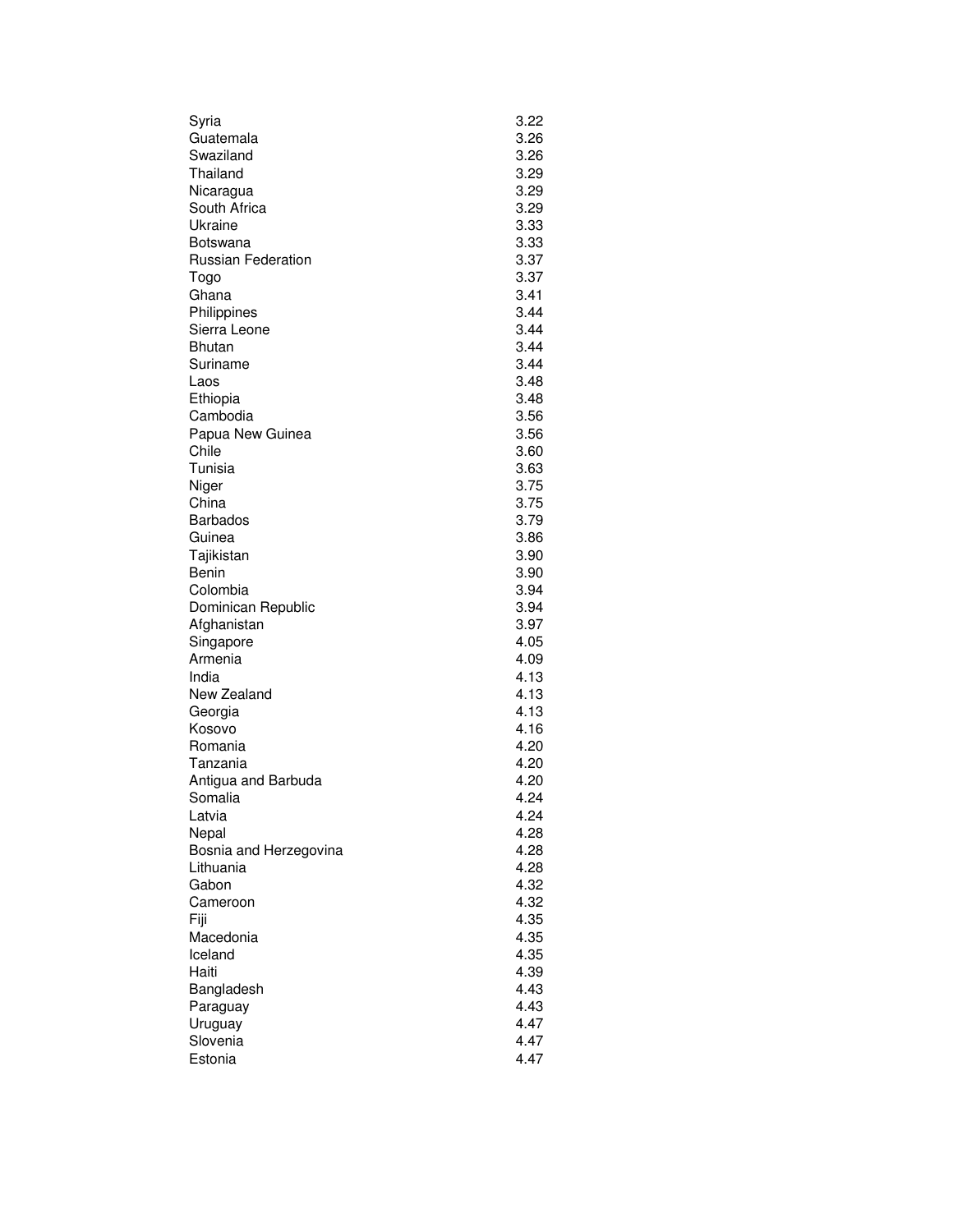| Moldova     | 4.54 |
|-------------|------|
| Kenya       | 4.54 |
| Timor-Leste | 4.62 |

| <b>Very High Taxation</b> |                              |              |
|---------------------------|------------------------------|--------------|
|                           | Dem. Rep. of the Congo       | 4.66         |
|                           | Spain                        | 4.66         |
|                           | Greece                       | 4.66         |
|                           | Andorra                      | 4.69         |
|                           | Costa Rica                   | 4.69         |
|                           | Brazil                       | 4.77         |
|                           | Montenegro                   | 4.81         |
|                           | Croatia                      | 4.81         |
|                           | Hungary                      | 4.81         |
|                           | Cyprus, South                | 4.85         |
|                           | Grenada                      | 4.85         |
|                           | <b>Bulgaria</b>              | 4.85         |
|                           | Morocco                      | 4.88         |
|                           | Serbia                       | 4.88         |
|                           | Zimbabwe                     | 4.92         |
|                           | Mali                         | 4.92         |
|                           | Uganda                       | 4.92         |
|                           | Chad                         | 4.92         |
|                           | Liechtenstein                | 4.92         |
|                           | Switzerland                  | 4.92         |
|                           | <b>Belarus</b>               | 5.03         |
|                           | Cote d'Ivoire                | 5.03         |
|                           | Palestine (W. Bank and Gaza) | 5.07         |
|                           | Uzbekistan                   | 5.11         |
|                           | Senegal                      | 5.11         |
|                           | Albania                      | 5.15         |
|                           | Rwanda                       | 5.19         |
|                           | Austria                      | 5.19         |
|                           | <b>Czech Republic</b>        | 5.19         |
|                           | Israel                       | 5.19         |
|                           | <b>Burkina Faso</b>          | 5.22         |
|                           | Mongolia                     | 5.22         |
|                           | Sweden                       | 5.22         |
|                           | Burundi                      | 5.26         |
|                           | Luxembourg                   | 5.30         |
|                           | Peru                         | 5.38         |
|                           | Japan                        | 5.38         |
|                           | Sri Lanka                    | 5.41         |
|                           | Poland                       | 5.41         |
|                           | Central African Republic     | 5.45         |
|                           | United Kingdom               | 5.45         |
|                           | Mauritania                   | 5.64         |
|                           | Belgium                      | 5.68         |
|                           | South Korea                  | 5.72         |
|                           | France                       | 5.75         |
|                           | Denmark                      | 5.83         |
|                           | Madagascar                   | 5.87         |
|                           | Germany                      | 5.91         |
|                           | Ireland<br>Finland           | 5.91<br>5.94 |
|                           | Italy                        | 5.94         |
|                           | Slovakia                     | 5.94         |
|                           |                              |              |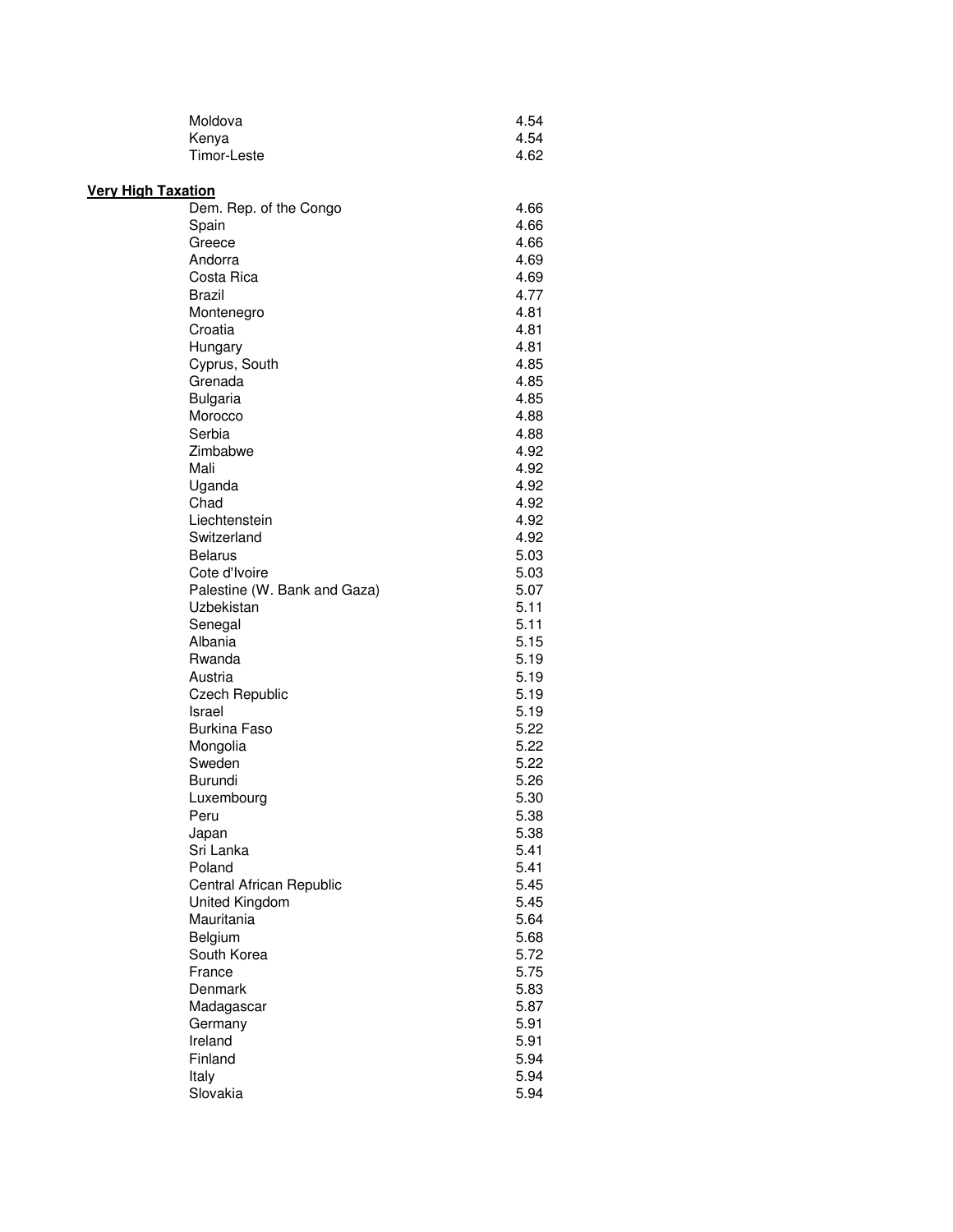| French Polynesia (Tahiti) | 5.98 |
|---------------------------|------|
| South Sudan               | 6.02 |
| Portugal                  | 6.09 |
| Norway                    | 6.17 |
| Monaco                    | 6.21 |
| Malta                     | 6.28 |
| Cuba                      | 6.32 |
| Netherlands               | 6.36 |
| Zambia                    | 6.44 |
| Mozambique                | 6.47 |
| Malawi                    | 6.74 |
| Guadeloupe                | 6.85 |
| Cape Verde                | 6.97 |
| Turkey                    | 7.08 |
| Hong Kong                 | 7.38 |
| Eritrea                   | 9.58 |

Notes: 1 Gallon = 3.785 Liters. Three benchmarks determine the classification of retail prices into levels of subsidies and taxation. The price of crude on the world market distinguishes those countries with very high subsidies from those with subsidies. The United States' retail prices are assumed to be an adequate approximation for the "international minimum benchmark for a nonsubsidized road transport policy." Spain marks the boundary between taxation and very high taxation; of the EU-15 countries that pay VAT, fuel taxes, and other country-specific fees, Spain had the lowest fuel prices at the time of the analysis in 2008. The four categories, with costs per liter, are the following:

1. Very High Gasoline Subsidies (\$0.01-1.13/Gallon): these countries sell gasoline below the world market's price for crude oil (\$1.14/Gallon).

2. Gasoline Subsidies (\$1.14-2.11/Gallon): these countries sell gasoline above the price of crude but below the retail price in the United States.

3. Gasoline Taxation (\$2.12-4.65/Gallon): these countries sell gasoline at retail prices between that of the United States and that of Spain.

4. Very High Gasoline Taxation (\$4.66-9.58/Gallon): these countries sell gasoline at a retail price above that of Spain.

Source: Sebastian Ebert et al., International Fuel Prices 2009 (Eschborn, Germany: GTZ Transport Policy Advisory Services, December 2009), p. 63, at www.gtz.de/en/themen/29957.htm.